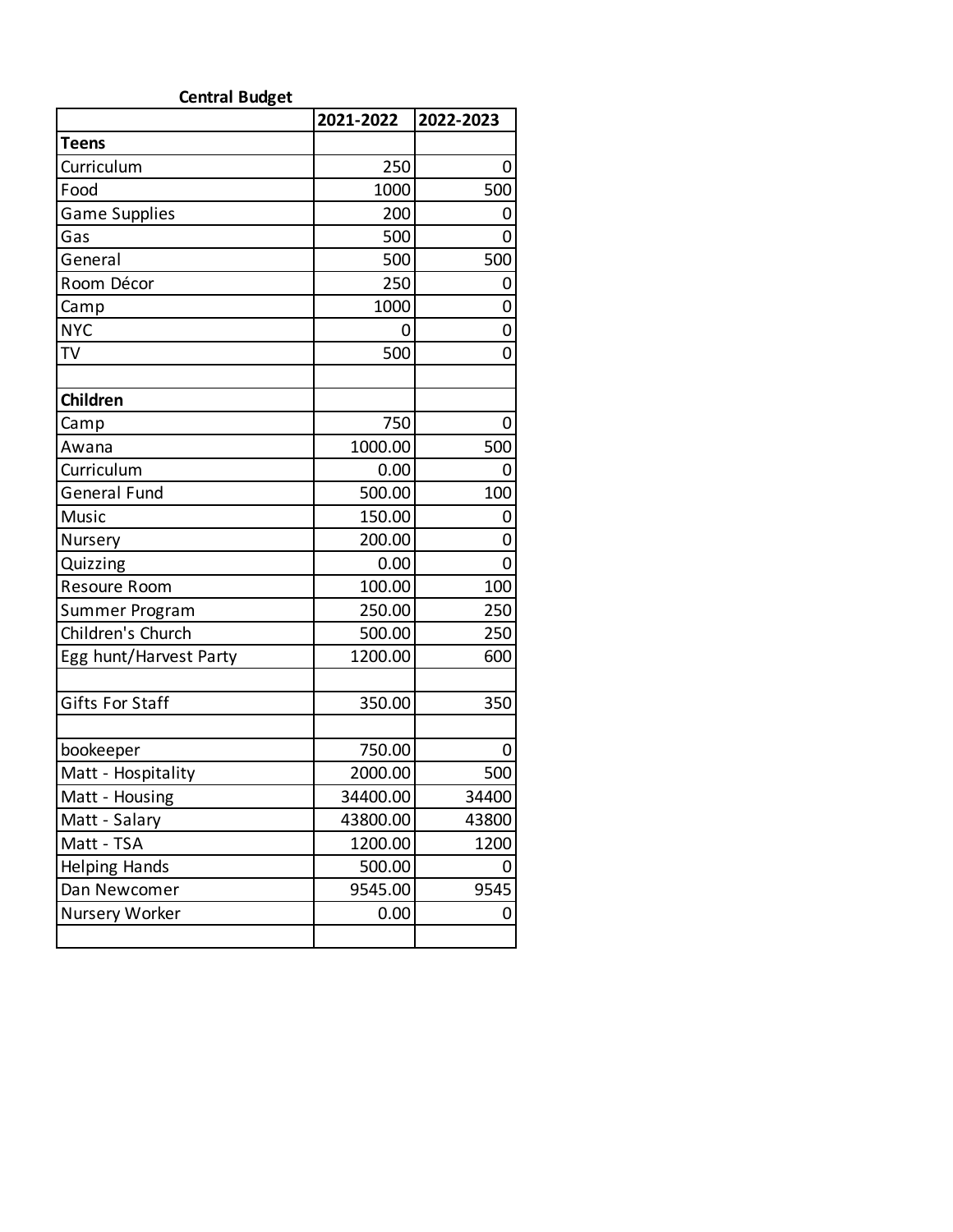| <b>Payroll Taxes</b>        |          |       |
|-----------------------------|----------|-------|
| Medicare                    | 300.00   | 300   |
| SAIF                        | 400.00   | 400   |
| <b>Social Security</b>      | 1200.00  | 1200  |
| Unemployment                | 1700.00  | 1700  |
| Sabatical Interim           |          | 1600  |
| <b>Pulpit Supply</b>        | 800.00   | 400   |
| Advertisement               | 750.00   | 250   |
| Alarm                       | 1000.00  | 1000  |
| <b>Background Checks</b>    | 300.00   | 300   |
| <b>Bank Charges</b>         | 500.00   | 1000  |
| <b>Equipment and Lease</b>  | 5000.00  | 5000  |
| <b>Fees and Licenses</b>    | 350.00   | 150   |
| Flowers                     | 150.00   |       |
| Garbage                     | 2500.00  | 3000  |
| Auto Insurance              | 800.00   | 900   |
| Van Mainteance              | 500.00   | 500   |
| Kitchen Supply              | 1750.00  | 750   |
| <b>Office Supplies</b>      | 2000.00  | 2000  |
| Payroll Service             | 1000.00  | 800   |
| Phone                       | 1600.00  | 500   |
| Postage                     | 0.00     | 0     |
| <b>Technology</b>           |          |       |
| <b>Computer Replacement</b> | 600.00   | O)    |
| Internet                    | 1750.00  | 1750  |
| Tech Supplies and Maint.    | 500.00   | 500   |
|                             |          |       |
| Viritual Assistant          | 18200.00 | 18200 |
| District Budget             | 8000.00  | 8000  |
| <b>Education Budget</b>     | 5500.00  | 5500  |
| Pensions                    | 5500.00  | 5500  |
| <b>Building Maintenance</b> | 10000.00 | 10000 |
| Elevator                    | 500.00   | 250   |
| Grounds                     | 2500.00  | 2500  |
| <b>HVAC</b>                 | 3000.00  | 3000  |
| Janitor Service             | 7800.00  | 7800  |
| Janitor Supply              | 1500.00  | 1500  |